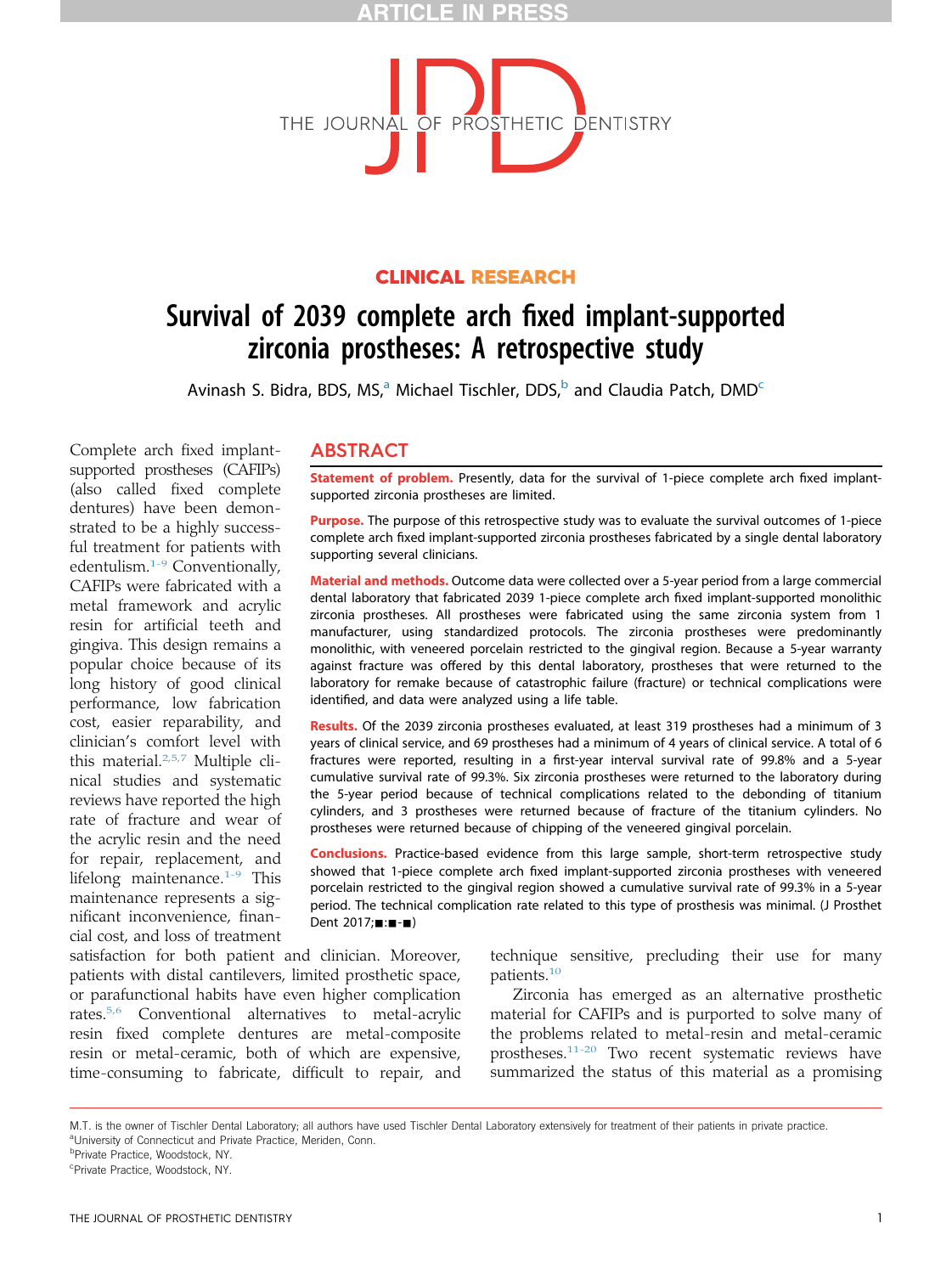## Clinical Implication

Because of the excellent short-term survival outcomes and low rate of technical complications, the 1-piece complete arch fixed implant-supported zirconia prosthesis with veneered porcelain restricted to the gingival region is an acceptable choice in the fixed implant rehabilitation of the edentulous patient.

alternative. Abdulmajeed et  $al<sup>21</sup>$  $al<sup>21</sup>$  $al<sup>21</sup>$  reported that clinical studies are lacking on the long-term outcome of zirconia CAFIPs and concluded that the use of monolithic zirconia is still associated with high short-term success. Bidra et al<sup>[22](#page-4-0)</sup> analyzed 12 clinical studies and reported a significantly low failure rate of 1.4% from zirconia framework fractures in the short term but also reported that zirconia CAFIPs have a substantial rate of minor complications related to the chipping of veneered porcelain (14.7%). The use of monolithic zirconia with only gingival characterization or zirconia that is veneered only at the gingiva was recommended.

The use of completely monolithic zirconia or minimally veneered zirconia with feldspathic porcelain restricted to the gingival region in CAFIPs has multiple empirical advantages for the clinician and patient, including reduced laboratory cost because of the automation involved in fabrication; good dental and gingival esthetics; superior strength, durability and wear characteristics; superior fit of the prosthesis due to digital fabrication; availability of a permanent digital file for future reproduction; opportunity for digital fabrication of a prototype/replica prosthesis in acrylic resin for patient approval and adjustments; superior biocompatibility compared with metal alloys; and reduced plaque accumulation and favorable soft tissue response.<sup>22</sup> However, the disadvantages related to the use of this material include the inability to repair framework fractures; difficulty in adjusting and polishing $14,22$ ; low tolerance of minor inaccuracies in the impression, resulting in fractures during insertion; and minimal long-term scientific data for clinical outcomes.

Denry and Kelly<sup>[23](#page-4-0)</sup> discussed monolithic zirconia, including the long-term chemical stability and tribological behavior of the material. They recommended that every step of the fabrication process, including blank fabrication, green machining, sintering process, and surface treatments (chemical, thermal, or mechanical) must be carefully controlled to achieve the expected mechanical and chemical properties.<sup>[23](#page-4-0)</sup> Prudent manufacturers who ensure that these processes are carefully controlled have recently started to provide warranties ranging from 5 and 7 years on their zirconia restorations, including CAFIPs, which is significantly reassuring to clinicians and patients.

Therefore, the purpose of this retrospective study was to evaluate the survival outcomes of 1-piece complete arch fixed implant-supported zirconia prostheses fabricated by a large commercial dental laboratory.

## MATERIAL AND METHODS

Outcome data from a large dental laboratory in the United States that provided a 5-year warranty and a nocost remake of a predominantly monolithic zirconia CAFIP were analyzed. All prostheses were fabricated by this laboratory, using the same kind of zirconia (Prettau Zirconia; ZirkonZahn) from 1 manufacturer (Zirkon-Zahn), using standardized fabrication protocols recommended by the manufacturer. All zirconia prostheses were screw-retained, predominantly monolithic, and with veneered porcelain restricted to the gingival region. The authors collected data for all zirconia prostheses from the dental laboratory's database system from January 1, 2012, to December 31, 2016 and recorded the number of prostheses returned to the laboratory by the clinician for remake or adjustments to the prosthesis.

In this study, the authors defined failure as fracture of any part of the zirconia prosthesis that required remake of the prosthesis by the dental laboratory. Survival was defined as zirconia prostheses that were not returned to the dental laboratory after insertion by the clinician. Prosthetic complication was defined as an unanticipated event that affected any or all of the zirconia prosthesis and required a material-specific laboratory intervention but without replacement and remake of a new zirconia prosthesis. The zirconia prosthesis itself had to be intact and in one piece. Examples of unanticipated prosthetic complications included chipping of the veneered gingival porcelain, debonding of the titanium cylinder, or fracture of the titanium cylinder. Remakes or laboratory interventions because of shade mismatch, occlusal discrepancy, or patient dissatisfaction for any reason were all excluded from this study as they were considered clinician-driven factors that could have confounded the results of the study.

### RESULTS

Data related to a total of 2039 zirconia prostheses were analyzed in this study over the 5-year evaluation period ([Table 1](#page-2-0)). These prostheses were fabricated for hundreds of clinicians, using a variety of commercially available implant systems and included axially aligned as well as tilted implants. Additionally, the zirconia prostheses were fabricated for implant-level and abutment-level prosthetic platforms. All prostheses had an indirect zirconia interface (bonded to prefabricated or custom metal cylinders) as opposed to the first-generation design of direct zirconia interface with implants and abutments. Additionally, all zirconia prostheses were fabricated with artificial gingiva, which was added by veneering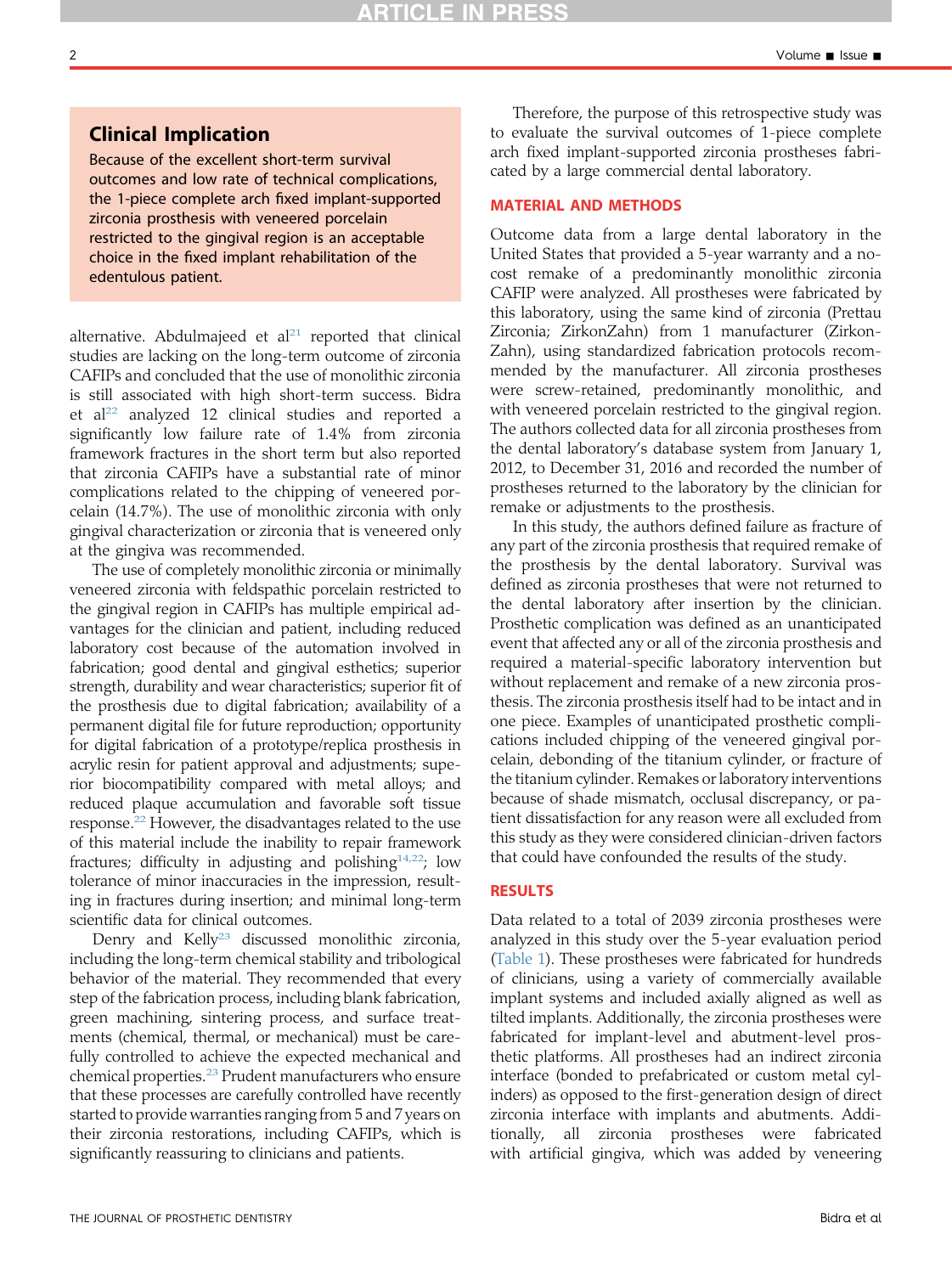|  | -  |   |  |
|--|----|---|--|
|  |    |   |  |
|  |    |   |  |
|  |    | ۰ |  |
|  |    |   |  |
|  |    |   |  |
|  | ., |   |  |

<span id="page-2-0"></span>

|  |  |  | Table 1. Descriptive data related to 2039 complete arch fixed implant-supported zirconia prostheses |  |
|--|--|--|-----------------------------------------------------------------------------------------------------|--|
|  |  |  |                                                                                                     |  |

| <b>Total No. of Complete Arch</b><br><b>Fixed Implant-Supported</b><br><b>Zirconia Prostheses</b><br><b>Delivered To Clinicians</b><br>Over 5-Year Period. | <b>No. of Prostheses Remade</b><br><b>Because of Reported Fractures</b>                                                                                  | No. of Prostheses With<br><b>Technical Complications</b><br><b>Because of Reported Chipping</b><br>of Veneered Porcelain* | No. of Prostheses With<br><b>Technical Complications</b><br><b>Caused by Debonding of</b><br><b>Titanium Cylinder</b>                              | No. of Prostheses With<br><b>Technical Complications</b><br><b>Caused by Fractured</b><br><b>Titanium Cylinder</b>                                  |
|------------------------------------------------------------------------------------------------------------------------------------------------------------|----------------------------------------------------------------------------------------------------------------------------------------------------------|---------------------------------------------------------------------------------------------------------------------------|----------------------------------------------------------------------------------------------------------------------------------------------------|-----------------------------------------------------------------------------------------------------------------------------------------------------|
| 2039                                                                                                                                                       | 6: 4 were maxillary prostheses,<br>and 2 were mandibular<br>prostheses; 2 were single-arch<br>prostheses, and 4 were double-<br>arch zirconia prostheses |                                                                                                                           | 6: 4 maxillary prostheses, and<br>2 were mandibular prostheses;<br>3 were single-arch prostheses,<br>and 3 were double-arch<br>zirconia prostheses | 3: 0 maxillary prostheses and<br>3 were mandibular prostheses;<br>2 were single-arch prostheses,<br>and 1 was a double- arch<br>zirconia prosthesis |

\*Note: veneered porcelain restricted to gingival region.

gingiva-colored porcelain after a digital cut-back design. No prostheses were dentition-only replacements, $10$ indicating that sufficient prosthetic space existed for all prostheses for gingival porcelain. The teeth on all 2039 zirconia prostheses were left monolithic with only coloring for characterization and did not have any cut-back for adding veneered tooth-colored porcelain. Although most zirconia prostheses (>90%) had a resin prototype prosthesis that was scanned to produce the definitive prosthesis, the exact number was not recorded.

Of the 2039 zirconia prostheses evaluated, at least 319 prostheses had a minimum of 3 years of clinical service, and 69 prostheses had a minimum of 4 years of clinical service. As far as the authors are aware, these numbers represent the largest sample size in current scientific publications.<sup>[22](#page-4-0)</sup> Six fractures were reported, resulting in a first-year interval survival rate of 99.8% and a 5-year cumulative survival rate of 99.3% (Table 2). Life table survival analysis indicated that 3 fractures occurred during the first year interval, 2 more fractures during the second year interval, and 1 fracture during the third year interval. Although the exact cause of fracture was not determined by the dental laboratory, the reasons for fracture recorded by the laboratory were inaccurate casts submitted by the clinician (4 fractures), reduced prosthetic space (1 fracture), and adjacent implants positioned too closely (1 fracture). Details related to the 6 fractures in this study are provided in [Table 3.](#page-3-0) Six prostheses (0.29%) were returned to the laboratory because of technical complications caused by debonding of the titanium cylinder, and 3 prostheses (0.14%) were returned because of fracture of the titanium cylinder. No prostheses (0%) were returned because of chipping of the veneered gingival porcelain. All technical complications were successfully addressed by the laboratory and returned to the clinician without any subsequent returns.

#### **DISCUSSION**

The purpose of this retrospective dental laboratory-based study was to report the survival outcomes of predominantly monolithic zirconia CAFIPs using a large sample database of 2039 prostheses. Analyzing data related to the warranty of prostheses offered by dental laboratories

| <b>Table 2.</b> Five-year life table survival analysis of all complete arch fixed |  |
|-----------------------------------------------------------------------------------|--|
| implant-supported zirconia prostheses                                             |  |

| <b>Time Interval</b><br>in Years | No. of Zirconia<br>Interval | Prostheses in No. of Failures Survival Rate Survival Rate<br>in Interval | Interval<br>(%) | Cumulative<br>(%) |
|----------------------------------|-----------------------------|--------------------------------------------------------------------------|-----------------|-------------------|
| $0 - 1$                          | 2039                        |                                                                          | 99.85           | 99.85             |
| $1 - 2$                          | 1062                        | 2                                                                        | 99.65           | 99.50             |
| $2 - 3$                          | 671                         |                                                                          | 99.78           | 99.29             |
| $3 - 4$                          | 319                         | 0                                                                        | 100.0           | 99.29             |
| $4 - 5$                          | 69                          |                                                                          | 100.0           | 99.29             |

is not new, and recent studies of data for contemporary ceramic restorations from large commercial laboratories have provided insight into the performance of these restorations in clinical practice.<sup>24-26</sup> The warranty concept is based not only on the fidelity of the biomaterial but also on the reduced cost of fabrication due to modern digital technology and reduced human labor. However, manufacturer and dental laboratory clauses require that clinicians adhere to clinical procedures and protocols without any errors.

With respect to zirconia CAFIPs, the clinician's labor and time in removing a fractured prosthesis and replacing it with an interim (prototype) resin prosthesis is minimal because of the screw-retained nature of the prosthesis. Thus, the warranty assures the patient and clinician of simplicity in the indemnification of a fractured prosthesis. Additionally, a stored digital file allows easier fabrication of a new monolithic zirconia prosthesis to mimic the original prosthesis. Additionally, the patient can continue to wear the prototype prosthesis (milled from the same scan using resin-based materials) during the fabrication of a new prosthesis.<sup>[22](#page-4-0)</sup>

Dental laboratory outcome data derived from warranty claims provide a unique advantage in prosthodontics research to the delivery of practice-based evidence (PBE). Because the prostheses are indemnified by the warranty, clinicians are most likely to report failures or complications to the dental laboratory in order to obtain a new prosthesis or modifications at no cost.[24-26](#page-4-0) This allows the laboratory to record the failure/complication data, which can then be tracked and analyzed by future investigators to understand the clinical performance of a biomaterial and/or prosthesis in an uncontrolled clinical setting. Thus, the clinical performance of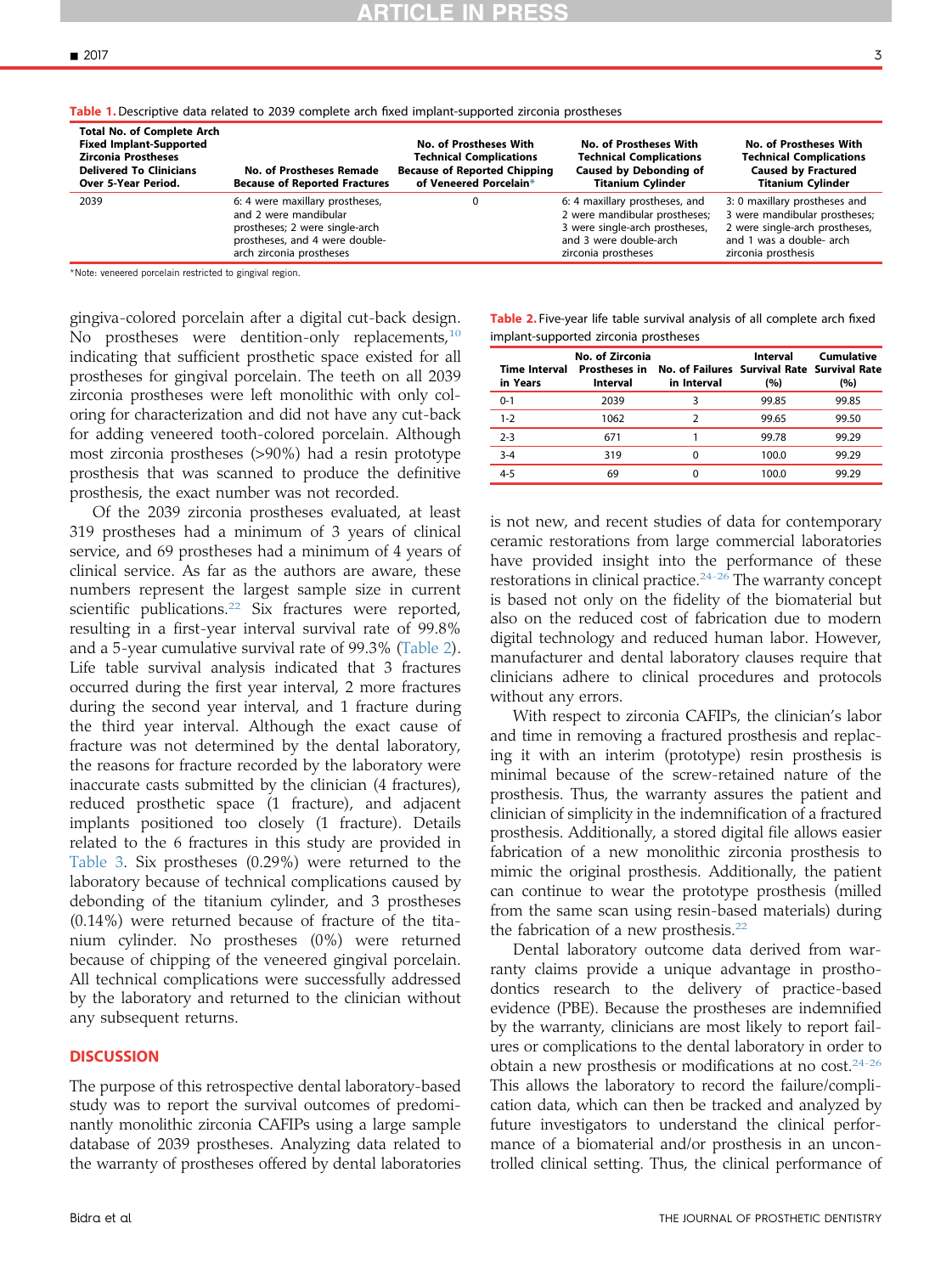| <b>Fractured</b><br><b>Prosthesis</b> | Time Interval (Years)<br><b>Between Delivery To</b><br><b>Clinician and Report</b><br>of Fracture | <b>Location of</b><br><b>Fractured</b><br>Zirconia<br><b>Prosthesis</b> | Nature of<br><b>Opposing</b><br><b>Jaw Prosthesis</b> | <b>Additional</b><br>Prosthetic<br><b>Complications</b><br><b>Besides Fracture</b> | <b>Laboratory-Attributed</b><br><b>Cause of Fracture</b> | <b>Resolution of Fractured Prosthesis Situation</b>                                                                                 |
|---------------------------------------|---------------------------------------------------------------------------------------------------|-------------------------------------------------------------------------|-------------------------------------------------------|------------------------------------------------------------------------------------|----------------------------------------------------------|-------------------------------------------------------------------------------------------------------------------------------------|
| Fractured<br>prosthesis-1             | 3                                                                                                 | Maxilla                                                                 | Zirconia prosthesis<br>in both jaws                   | None                                                                               | Reduced vertical<br>prosthetic space                     | New zirconia prosthesis made which<br>fractured again within 1 year, after which<br>zirconia was abandoned as restorative material. |
| Fractured<br>prosthesis-2             | 2                                                                                                 | Maxilla                                                                 | Zirconia prosthesis<br>in both jaws                   | None                                                                               | Inaccurate casts<br>that were submitted<br>by clinician  | Successful resolution by remake of zirconia<br>prosthesis over corrected cast.                                                      |
| Fractured<br>prosthesis-3             | 2                                                                                                 | Maxilla                                                                 | Zirconia prosthesis<br>in single jaw                  | None                                                                               | Inaccurate casts<br>that were submitted<br>by clinician  | Successful resolution by remake of zirconia<br>prosthesis over corrected cast.                                                      |
| Fractured<br>prosthesis-4             |                                                                                                   | Mandible                                                                | Zirconia prosthesis<br>in single jaw                  | None                                                                               | Inaccurate casts<br>that were submitted<br>by clinician  | Successful resolution by remake of zirconia<br>prosthesis over corrected cast.                                                      |
| Fractured<br>prosthesis-5             |                                                                                                   | Mandible                                                                | Zirconia prosthesis<br>in both jaws                   | None                                                                               | Inaccurate casts<br>that were submitted<br>by clinician  | Successful resolution by remake of zirconia<br>prosthesis over corrected cast.                                                      |
| Fractured<br>prosthesis-6             |                                                                                                   | Maxilla                                                                 | Zirconia prosthesis<br>in both jaws                   | None                                                                               | Implants positioned<br>too close to each other           | Successful resolution by remake of zirconia<br>prosthesis by exclusion of 1 implant.                                                |

<span id="page-3-0"></span>Table 3. Descriptive characteristics of 6 failures (fractures) of complete arch fixed implant-supported zirconia prostheses observed in this study

the material is documented and measured across numerous clinicians and patients, yielding a large sample size and contributing to PBE. This directly contrasts with clinical trials, which typically occur under controlled conditions on a small, carefully selected number of par-ticipants who are treated by experienced clinicians.<sup>[27](#page-4-0)</sup> Although high-quality clinical trials test novel materials and techniques, they are currently limited by funding and patient dropout. Practice-based evidence data from dental laboratories may fill an important gap in prosthodontic research by allowing large-scale multiclinician analysis of novel treatments.<sup>[27](#page-4-0)</sup>

Failure data from the present retrospective study are slightly lower than the findings from a recent systematic review of complete arch zirconia prostheses, which reported a  $1.4\%$  overall fracture rate.<sup>[22](#page-4-0)</sup> This could be attributable to the different clinical performance of different zirconia materials. Likewise, the complication rate related to the fracture of veneered porcelain in this study was 0% compared with the 14.7% rate reported by Bidra et al.<sup>[22](#page-4-0)</sup> This is because in the present study, the veneered porcelain in all 2039 zirconia prostheses was restricted to the gingival region. The authors believe that the high survival and better outcomes reported in the present study are due to the following factors: 1) superior quality of the zirconia used; 2) careful adherence to laboratory protocols, including the slow heating and cooling of the zirconia; 3) mandating a minimum of 12-mm prosthetic space above the soft tissue level to provide sufficient strength for the zirconia and to comply with the terms of the warranty; 4) use of the implant manufacturer's titanium cylinders bonded to zirconia to provide a metal-to-metal interface over the implants or abutments; 5) provision of a milled acrylic resin prototype prosthesis in most situations (in some situations, the clinicians opted against this recommendation) to allow adjustment of occlusion and esthetics before fabricating the zirconia prosthesis; and 6) quality control at every step of fabrication, including returning questionable impressions, casts, and other treatment items to the clinician for reverification. The excellent results of this study are true only for the zirconia prostheses made by the present dental laboratory adhering to the protocols described in this article. Whether the findings would be the same if the 6 factors described here were not followed is unknown.

Like most retrospective studies, there are some limitations to this study: first, although the likelihood of prostheses with failures and complications being returned to the dental laboratory is high because of the warranty and easier retrievability, the complication rate in patients who might have died, moved, or never returned to their clinician for a follow-up is unknown; second, most of the 2039 zirconia prostheses had a follow-up period of less than 3 years, indicating that the true 5-year survival rate is presently unknown; third, the data reported in this study are only restricted to 5 years, and future studies are needed to determine the longterm survival rate; fourth, although a large number of prostheses were included in all categories, this study could not provide data for exact numbers for maxilla versus mandible, single-arch versus double-arch prostheses, distal cantilever versus noncantilever prostheses, and implant-level versus abutment-level prostheses; and fifth, the study could not provide data for patient satisfaction related to the zirconia prostheses. Nevertheless, this is a large sample study of 1-piece complete arch fixed implant-supported zirconia prostheses showing excellent clinical outcomes, and it supports the argument that predominantly monolithic zirconia is an excellent choice for fixed implant rehabilitation of the edentulous patient. Further long-term clinical studies may answer these questions.